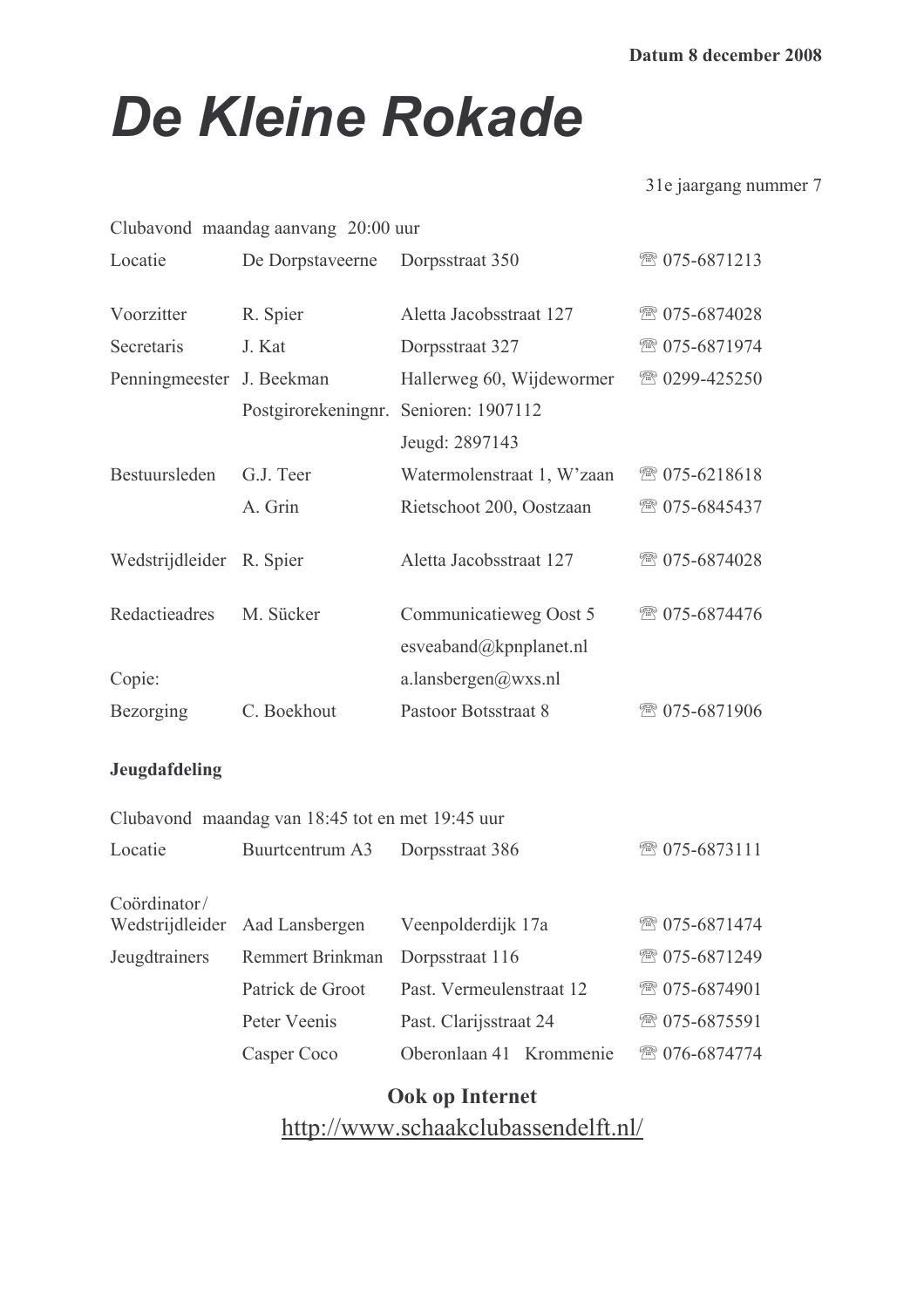# WEDSTRIJDNIEUWS (INTERN)

# Het vervolg van het seizoen



In de maand oktober waren er 2 vrije avonden, als gevolg van de kermis in ons dorp.

Daarna hielden wij op de maandag in de herfstvakantie een RAPID avond. De jeugdleden Melchior Bood en Melle Gelok deden mee. De eindstand houden jullie nog te goed van mij. (volgende clubblad!) Restte nog 1 speelronde op maandag 27 oktober

De koplopers, Remmert Brinkman en Kees Lute, speelden remise tegen elkaar. Aad Lansbergen trapte in een lokkertie van een variant in de Franse opening en verloor daardoor zijn dame en de partij tegen Peter van Straten. In 1 partij wist de zwart-speler te winnen en dat was de partij Jan Teer tegen Roel Spier.

De 1<sup>e</sup> avond in november speelde het 8-tal uit een bondswedstrijd tegen Kennemer Combinatie 8. (voor details zie verslag Jan Kat) Daardoor slechts 8 partijen in de interne competitie onder leiding van ad interim wedstrijdleider Don Spier. Op de 2<sup>e</sup> avond bleek dat Aad Lansbergen de Franse variant goed bestudeerd had. Ruud Nieuwenhuizen dacht met dezelfde Franse opening als Peter van Straten te kunnen winnen, maar kwam bedrogen uit en verloor van Aad. Koploper Kees Lute won van Peter van Straten en verruimde daarmee zijn voorsprong op de achtervolgers.

Een mogelijk nieuw lid kwam niet opdagen en heeft niets meer van zich laten horen.

Op de 3<sup>e</sup> avond speelde Melle Gelok bij ons mee. Hij wist te winnen van Albert Grin.

Maar liefst 7 partijen eindigden in een remise.

Op de laatste avond van november speelde het achttal tegen SV Wijker Toren 3 en verloor met 3 tegen 5. (zie elders de detailinfo van Jean-Louis van Ollefen over de diverse partijen) In de interne competitie dus minder partijen en de meeste eindigden daarvan wederom in remise

De 1<sup>e</sup> avond van december nam het aantal remise partijen af en wist vooral de zwartspeler te winnen.

# Langdurig afwezig

Cees Benjamin is voorlopig wederom aan het klussen en heeft geen tijd voor het schaken.

# **WEB-site**

De actuele informatie (uitslagen laatste avond en bijgewerkte stand) is te zien op onze site.

www.schaakclubassendelft.nl

Kijk regelmatig! Mist u wat? Wat vindt u van het nieuws? Laat het weten. Het is goed om te horen dat het bekeken wordt en mogelijk kunnen wij een aanpassing doen, indien er iets mist.

# Resultaten van de jeugdige leden

Casper Coco staat het laagst genoteerd. Hij staat op een  $22^e$  plaats in de tussenstand. Hij kan zeker nog stijgen, maar zal niet in de buurt van zijn prestatie van vorig seizoen. (bijna plaatsing in de  $1^e$  groep)

*Patrick de Groot* staat 15<sup>e</sup> in de tussenstand en heeft zicht op plaatsing bij de  $1^e$  groep.

Don Spier staat 18<sup>e</sup>. Tussen Patrick en Casper. Hij komt in betere doen en zal moeten werken aan een constant schaakniveau

Peter Veenis staat het hoogst van de jeugdige leden. Hij heeft het meeste zicht op de 1<sup>e</sup> groep.

# Nieuwe leden

Komt u jemand tegen en raakt u misschien aan de praat over schaken. Probeer diegene eens warm te maken voor onze gezellige  $club$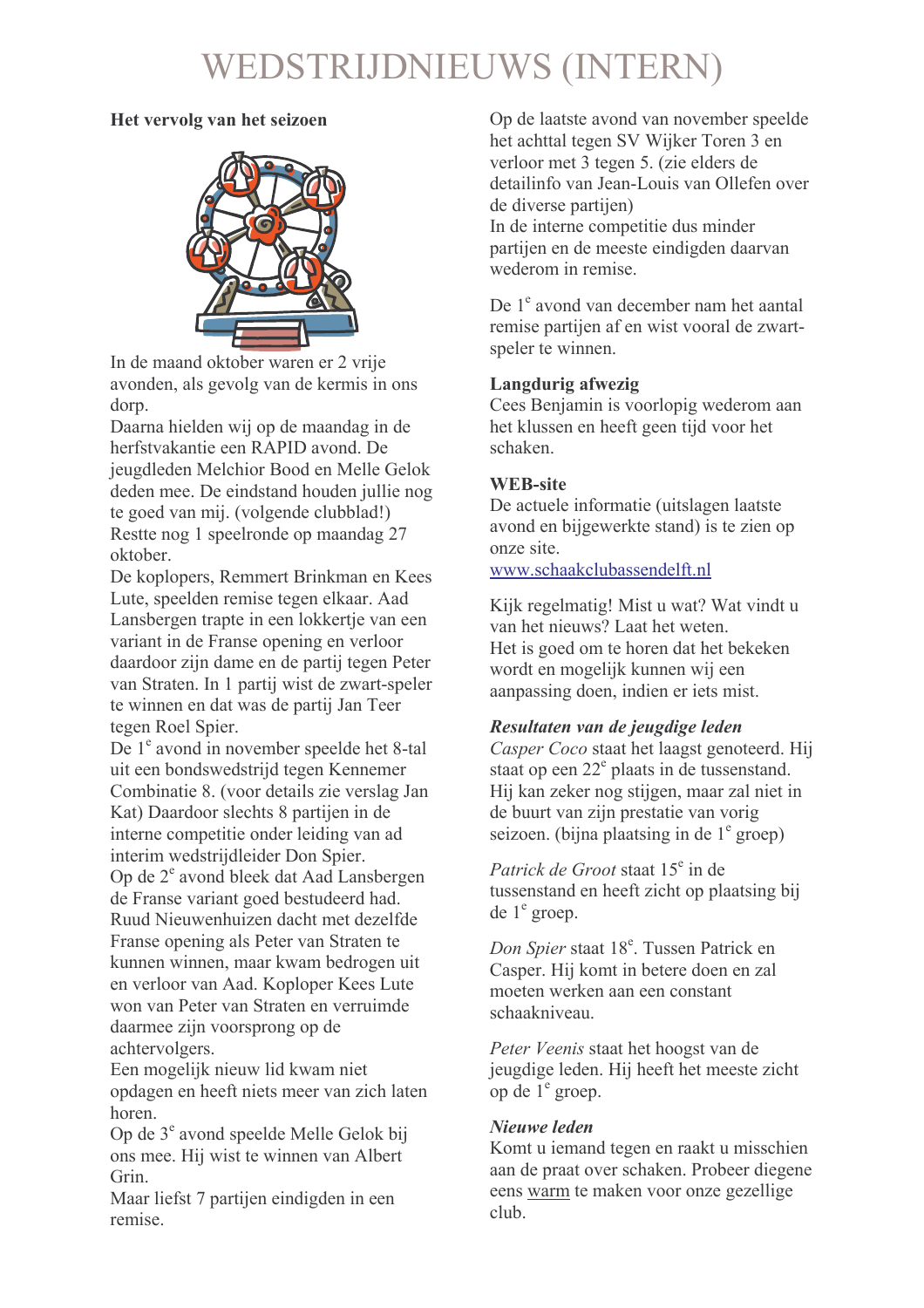# **Splitsing**

De splitsing zal per 5 januari 2009 plaatsvinden.

Uit de tussenstand blijkt dat bijna alle "gevestigde" namen zich aan de kop hebben genesteld. Wel zijn daar een aantal uitzonderingen op.

Daan Noë staat 9<sup>e</sup> en heeft maar een klein gaatje, qua punten, met de nummer 3. Jan Teer staat 11<sup>e</sup>, speelt sterk en zal niet makkelijk zijn plaats bij de 1<sup>e</sup> twaalf gaan prijsgeven.

Jean Louis van Ollefen staat 12<sup>e</sup> en lijkt terug te keren in de 1<sup>e</sup> groep.

Jan Kat, Hans Kuijper en Rene Spruit zullen hun best moeten doen om alsnog in de 1<sup>e</sup> groep te komen. Wellicht een heel andere bezetting van de eerste groep. Diverse groepen spelers staan dicht bij

# Stand na 1 december 2008

|                 |                     |       | Punten Waardering |
|-----------------|---------------------|-------|-------------------|
| 1               | K. Lute             | 583.0 | 70                |
| $\overline{2}$  | A. Lansbergen       | 484.0 | 69                |
| $\overline{3}$  | P. van Straten      | 439.5 | 68                |
| 4 <sup>1</sup>  | G.J. Teer           | 426.0 | 67                |
| 5 <sup>5</sup>  | R. Nieuwenhuizen    | 423.5 | 66                |
| 6               | D. Gelok            | 413.5 | 65                |
| $7\overline{ }$ | R. Brinkman         | 411.5 | 64                |
| 8               | R. Spier            | 406.5 | 63                |
| 9 <sup>1</sup>  | D. Noë              | 381.5 | 62                |
|                 | 10 R. Douwes        | 361.0 | 61                |
|                 | 11 J. Teer          | 357.5 | 60                |
|                 | 12 J.L. van Ollefen | 350.5 | 59                |
|                 | 13 J. Kat           | 331.0 | 58                |
|                 | 14 P. Veenis        | 328.0 | 57                |
|                 | 15 P. de Groot      | 311.5 | 56                |
|                 | 16 R. Spruit        | 309.5 | 55                |
|                 | 17 J. de Boer       | 286.0 | 54                |
|                 | 18 D. Spier         | 275.0 | 53                |
|                 | 19 A. Visser        | 272.0 | 52                |
|                 | 20 J. Bulder        | 261.0 | 51                |
|                 | 21 J. Kuijper       | 251.5 | 50                |
|                 | 22 C. Coco          | 242.0 | 49                |
| 23              | A. Eggenhuizen      | 236.0 | 48                |
| 24              | P. Bijl             | 221.0 | 47                |
| 25              | F. Rijkhoff         | 219.0 | 46                |
| 26              | C. Boekhout         | 216.0 | 45                |
|                 | 27 A. Grin          | 207.5 | 44                |
|                 | 28 J. van Weelden   | 203.0 | 43                |
|                 | 29 J. Beekman       | 201.0 | 42                |
|                 | 30 J. Vriend        | 134.0 | 41                |
| 31              | C. Benjamin         | 80.5  | 40                |

elkaar. Een overwinning kan vele plaatsen stijging, maar verlies even vele plaatsen daling.

Kansen liggen er nog op 8, 15 en 29 december. (22 december is onze feestavond) Maandag 29 december 2008 gaat uitsluitsel geven over de uiteindelijke verdeling van

# Vierkamp in de  $2^e$  groep

de 2 groepen.

De tussenstand na 30 maart 2009 zal bepalen, welke 4 spelers om het kampioenschap in de 2<sup>e</sup> groep zullen strijden. Dit zal gaan gebeuren middels een vierkamp, met een halve competitie.

> Wedstrijdleider, Roel Spier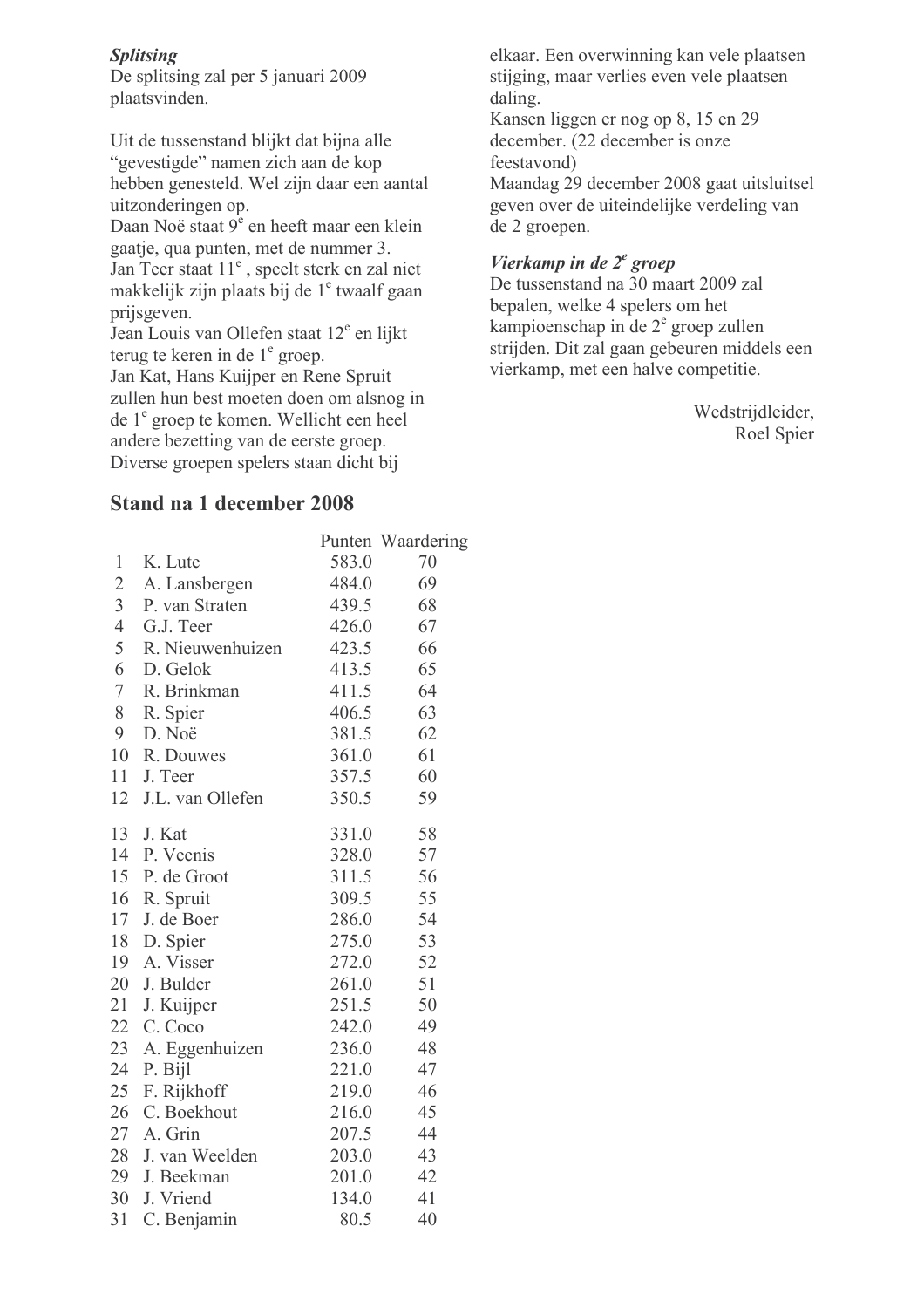# **WEDSTRIJDNIEUWS (EXTERN)**

# Verslag Bondscompetitiewedstrijd Assendelft – De Wijker Toren 3.

Volgens het rooster van de Noord - Hollandse Schaakbond kreeg ons wedstrijd team, dit jaar schakend in de klasse 2D, op maandag 24 november 2008 het derde team van De Wijker Toren on bezoek.

Eigenlijk wisten we niets van deze schaakvereniging. Alleen was bekend dat hun gemiddelde rating hoger is dan die van onze vereniging.

Onze vaste zesde bord speler Aad Lansbergen was verhinderd zodat de onderste borden opschoven en onze tweede reserve Ruud Douwes aan het achtste bord plaatsnam. Mooi op tijd en vol goede moed werd aan de wedstrijd begonnen, ons team had immers in deze klasse al een keer gewonnen en gelijk gespeeld.

Onze teamleider Jan Kat speelde aan het vijfde bord met zwart tegen R. Admiraal. Als toeschouwer had je ook kunnen zeggen het lijkt wel; grootvader tegen kleinzoon.

Er werd in een hoog tempo geschaakt. De stand bleef gelijk in het eindspel had Jan kat de zwarte Loper plus 6 pionnen. Zijn tegenstander een Paard plus 6 pionnen. Na nog wat slimmigheidies op elkaar uitgeprobeerd te hebben werd tot remise besloten.

Aan het zesde bord Remmert Brinkman met wit tegen C. Pieters. In de opening offerde Remmert een pion om beter spel te forceren. Dit liep niet goed af hij kwam zelf onder druk te staan en dat koste nog een pion. Na moedig weerstand geboden te hebben moest Remmert het hoofd buigen.  $\frac{1}{2}$  - 1 $\frac{1}{2}$ .

Aan het achtste bord speelde Ruud Douwes met wit tegen R. de Brie. We kennen Ruud hij probeert de partij rustig op te zetten en ziet wel wat er op hem af komt. En dat was in deze partij heel wat. Zijn stukken werden in alle rust naar de onderste lijn gedrukt. En in zo'n stelling is het altijd moeilijk de sterkste voortzetting te vinden. Helaas dit lukte vanavond niet helemaal. Eén zwak zetje en het was gebeurd.  $\frac{1}{2}$  - 2  $\frac{1}{2}$ .

Aan het tweede bord schaakte Roel Spier met wit tegen C. Meems. Roel zette de partij op zijn bekende wijze middels de d opening solide op. En wikkelde af naar een heel nette remise. Aan het zevende bord speelde Peter van Straten een risico volle partij, met voor beide spelers min of meer wisselende kansen. Deze avond liep dit niet goed af voor Peter en het punt ging naar de tegen partij.  $1 - 4$ .

Aan het derde bord schaakte Kees Lute met zwart tegen W. v.d. Laan. In een onduidelijke opening was voor Kees geen voordeel te behalen. Hij moest al zijn vindingrijkheid aanwenden om de partij remise te houden en dat gebeurde ook.

Onze clubkampioen aan het eerste bord moest met zwart eveneens een stevige partij schaken. Tijdens een tussenstand zag ik: Ruud een Toren plus nog het één en ander, tegen Loper plus 2 pionnen en verder het zelfde materiaal. In een wat grappige stand werd min of meer gedwongen tot remise besloten.  $2 - 5$ .

Aan het vierde bord zat Gert Jan Teer, flink in de verdrukking, nog te schaken tegen T. de Vries. Gert Jan vond in de eindspel fase telkens weer een zet om de partij tot het einde voort te zetten. En tot verbazing van de toeschouwers ontstond er een stand waarin Gert Jan schaak kon geven ten koste van zijn Toren maar de Dame kon veroveren. Zijn tegenstander gaf teleurgesteld op. Eind stand  $3 - 5$ .

Deze uitslag lijkt geflatteerd. Maar aan de eerste 4 borden was de stand in ons voordeel met drie remise en één gewonnen partij. De laatste borden brachten een half punt op. Dit betekent dat onze club in de breedte is gegroeid maar dat de wedstrijdspelers nog moeten wennen aan het spel niveau in de Tweede Klasse van de NHSB. JLvO.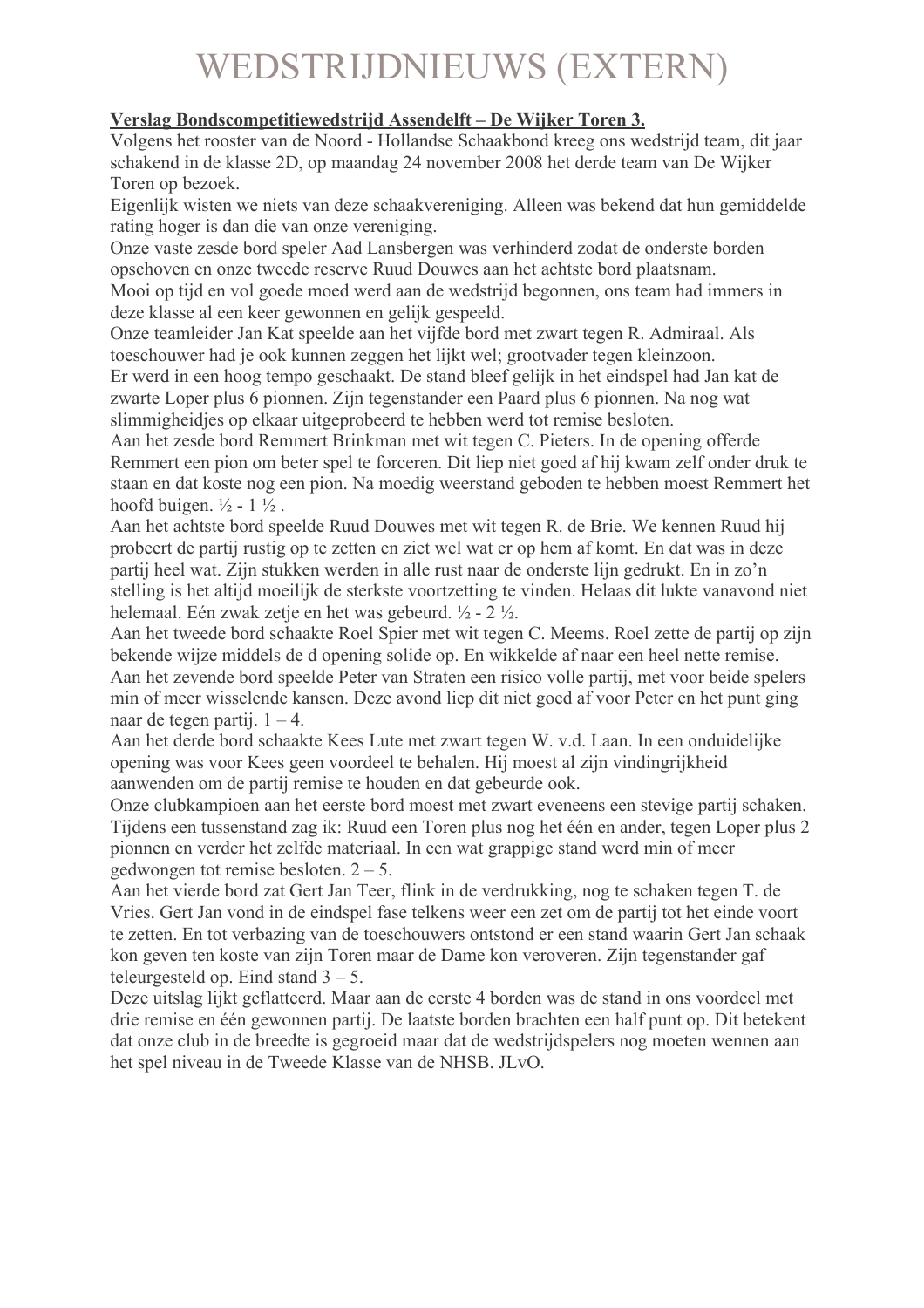# BONDSWEDSTRIJD KENNEMER COMBINATIE-8 - ASSENDELFT

Het vorig seizoen speelden we in de derde klasse ook tegen het achtste team van fusieclub Kennemer Combinatie, toen in het centrum van Haarlem. De fusiegolf heeft een vervolg gekregen, want dit keer speelden we in Haarlem-zuid tegen een totaal ander team, dat bleek te bestaan uit spelers van de opgeslokte Heemsteedse Schaakclub. De bedoeling van de fusies is om een sterk eerste team te vormen met kansen voor talenten, maar je vraagt je af hoe het met de sfeer gesteld is in dit soort grote verenigingen.

Omdat een griepige Gert-Jan Teer niet kon spelen, ging Ruud Douwes mee als invaller, voor de rest waren er geen wijzigingen in de opstelling. De geringe ratingverschillen, gemiddeld 1680 voor Assendelft en 1691 voor onze tegenstanders, waarborgden een spannende strijd en dat kwam uit! De schoonheidsprijs werd wat mij betreft gewonnen door Ruud Nieuwenhuizen die na een agressieve opening met opoffering van twee pionnen, een sterke aanval kreeg. Ruud wist z'n tegenstander zo klem te zetten dat deze de dame moest geven voor twee stukken en toen was het een kwestie van tijd voordat het eerste punt binnen was een mooie overwinning!

Zowel Roel Spier als Peter van Straten vond ik wat beter staan in hun partijen, maar beide konden geen beslissing forceren en besloten tot remise. Zelf speelde ik een moeilijke Siciliaanse partij die lang in evenwicht bleef, maar tenslotte zag m'n opponent (met rating  $>1800$ ) net iets eerder dan ik dat er een dodelijke koningsaanval in de stelling zat en dat was dus een nul. In dezelfde fase moesten ook Remmert Brinkman en Ruud Douwes hun meerdere erkennen en dat waren drie nederlagen achter elkaar resulterend in een tussenstand van 4-2.

In de twee overblijvende partijen stonden we wel jets beter, zowel Kees Lute als Aad Lansbergen hadden een pionnetje meer, maar of dat voldoende voor winst was moest nog blijken. Gelukkig voor ons team zijn juist Kees en Aad heel zorgyuldig in dit soort eindspelen en het lukte ze, ook dankzij goed omgaan met de tijd, hun partijen heel knap te winnen en daarmee een verdiend gelijkspel uit het vuur te slepen.

Hiermee is onze score gekomen op drie punten uit twee wedstrijden en dat is voorwaar geen slecht begin voor een debutant in de tweede klasse.

Op 24 november spelen we een thuiswedstrijd tegen De Wijkertoren-3 en wellicht kunnen we weer een puntje pakken om ons doel: "handhaven in de tweede klas" dichterbij te brengen.

Teamleider Jan Kat

| Kopijdata       |                    |
|-----------------|--------------------|
| Inleverdatum    | Verschijningsdatum |
| 14 januari 2009 | 19 januari 2009    |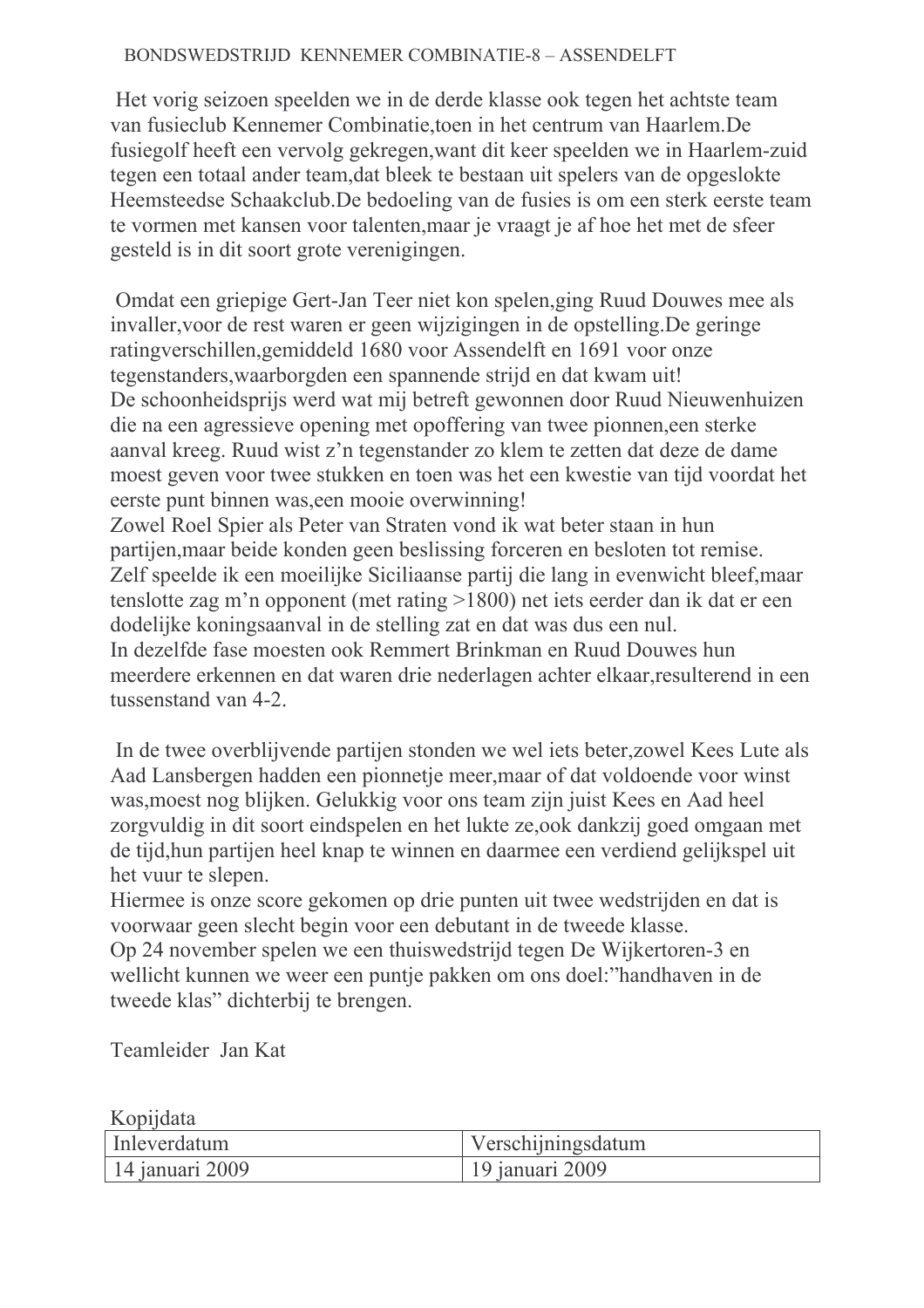## Bondswedstrijd Kennemer combinatie 8 - Assendelft 1 03-11-2008

Wit

R.Nieuwenhuizen (1669) C02 Frans: Doorschuif Variant 7wart P.v.d.Bos (1640)

e4 c5 c3 Pc6 d4 e6 Pf3 d5 e5 Db6 Ld3 (Diagram 1 deze stelling kwam maandag 27-10-2008 ook



voor in de partij P.v.Straten - A.Lansbergen. Aad ging hier verder met cd4: [Aad gaat direct voor pionwinst!?} cd4: Pd4: Pd4: en met de dame in de hand om te nemen op d4, zag Aad dat na Lb5+ de dame verloren gaat.)

Mijn tegenstander gaat verder met Ld7 om het schaakje op b5 tegen te gaan.

### Diagram 1

Ld7 0-0 cd4: (nu kan de pion genomen worden) cd4: Pd4: Pd4: Dd4: Pc3 De5: (zwart gaat voor de dubbel) Te1 Dd6 (dekt de pion op d5) Pb5 Db8 (zwart speelt steeds de beste zet)



Df3 Ld6 Pd6: Dd6: Lf4 De7 (Diagram 2) tot zover alle zetten volgens het openingsboek van Fritz.

Wit heeft 2 pionnen minder en moet nu toch wel met een goed plan komen. Ik ga verder met Dg3 (pion g7) g6? Ld6 (op dit moment heb ik remise overwogen, ik sta tenslotte 2 pionnen achter en mijn tegenstander heeft nog geen fout gemaakt) Dd8 Lc7 De7 Ld6 Dd8 Le5 ik zie van remise af en dwing een verzwakking af (mede ontstaan door de zet g6). f6 Lg6:+! (beslissend volgens Fritz) Kf8 (nemen op g6 lijkt mij geen optie) Lc7! (de dame heeft geen goede velden meer) hg6: Ld8:

Td8: Dg6: wit heeft 2 pionnen achterstand omgebogen in 3 punt-

Diagram<sub>2</sub>

en voorsprong. Het is nu een kwestie van uitspelen.

## Interne competitie 27-10-2008

Nadat Peter zijn partij tegen Aad had gewonnen (in circa 3 minuten!!) had hij tijd over om bij de overige partijen te kijken. Ik speelde die avond tegen Ab Visser, precies 11 jaar geleden speelde ik mijn laatste partij tegen Ab, toen een regelrechte verliespartij voor mij.

Nu ging het mij, met de witte stukken, iets beter af. Ik won de partij. Na afloop kwam Peter even bij mij langs met de mededeling dat hij dacht dat er op een bepaald moment mat in 6 of 7 in zat!



Diagram 3

zwart heeft Pa5 gespeeld (Diagram 3).

Ik breng mijn dame in veiligheid met Dh4 en er dreigt b4 met verlies van een van de paarden of de loper.

Peter had hier gezien dat wit met Dc8:+! Kc8: Td8+ Kc7 Td1d7+ Kc6 Pd4+ Kc5 Tc8+ Kb4 a3+ Ka4 Lb5 mat zou lopen. Nu begrijp ik dat Peter in 3 minuten wint van Aad, als je dit soort winst voortzettingen ziet tijdens het wandelen, wat ziet hij dan allemaal tijdens zijn eigen partijen?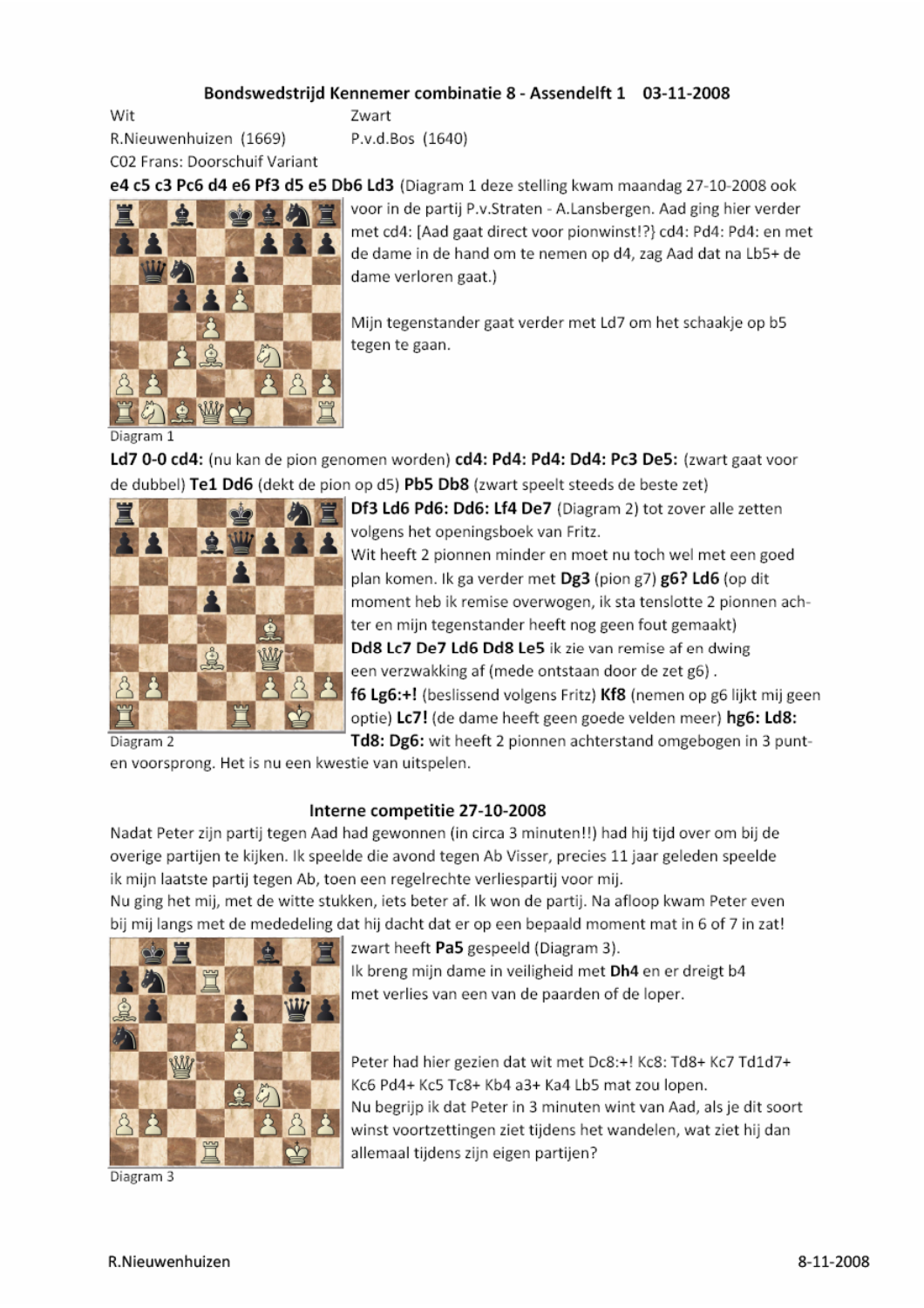# **Lessen volgens Bouwmeester**

Toen Roel Spier het in de jaarvergadering over een eventuele nieuwe cursus door Cor van Dongen had, inspireerde mij dat om een nieuwe serie schaakopgaven te maken voor het clubblad. Ditmaal echter volgens een bepaald patroon.

Zo ongeveer tussen 1960 en 1975 publiceerde Hans Bouwmeester een hele reeks prisma boekjes met fantastische analyses en onderwerpen, die nog steeds de tand des tijds kunnen doorstaan. Ik zal al heel wat keren partijanalyses uit deze reeks geraadpleegd hebben. In boekje 3 Combinatiemotieven wordt onze prachtige sport uitgebreid ontrafelt via diverse tactieken binnen een partij. Nu is het niet de bedoeling dit boekje overnieuw te doen, maar wel via de indeling van Bouwmeester iedereen opmerkzaam te maken voor bepaalde beslissende karakteristieken binnen partijen. Hierbij maak ik gebruik van stellingen uit Bouwmeester en uit mijn eigen repertoire. Zo kan hopelijk iedereen hier zijn voordeel mee doen. En nu van start! We beginnen met de zwakte van de onderste rij. Zie de partij Bobby Fisher- JT Sherman



Fisher speelde 30.Tf1xf7! De toren kan niet worden teruggeslagen met de zwarte toren wegens 31.Ta8+ en mat(de toren op f7 wordt gepend door  $Ld5.$ 

Zwart speelt 31...Tc3-c1+ en wat nu??? Fisher speelde 32. De2-f1!! De dame kan niet genomen worden vanwege 32...Tc1xf1+ 33.Tf7xf1+ en nu moet zwart wel zijn dame opgeven tegen de loper op d5 anders gaat hij mat op de onderste rij. Zie by 33...Kh8 34.Txf8+ mat.



Stuur je oplossing naar: gjteer@versatel.nl

Nu een voorbeeld uit eigen repertoire: In een partij tegen Hendrik Elsinga kwam ik zelf In de gelegenheid een beslissende onderste rij combinatie uit te voeren. Hendrik heeft zojuist 28. Kf1?? gespeeld en gaat ten onder op de onderste rij 28. Kh<sub>2</sub> had hem minstens remise opgeleverd. Hier volgt dus de opgave: Hoe beslist zwart de partij op de onderste rij van wit?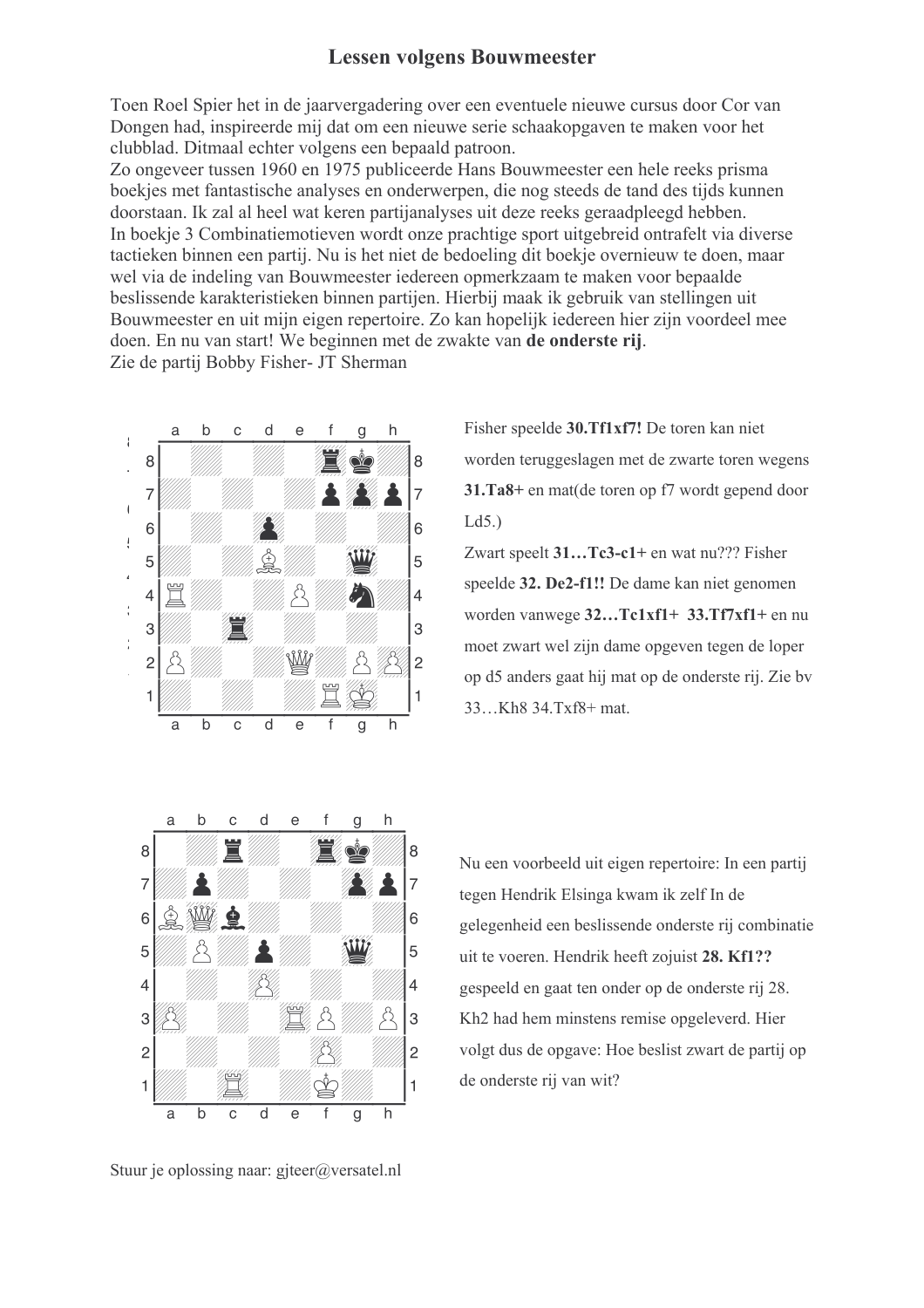# JEUGDNIEUWS

De afgelopen maand is er weer volop geschaakt. Behalve de partijen voor de competitie is er op de feestavond van 1 december in een drietal zeskampen gestreden om de punten. De snelheid van zetten bij de zeskampen, bepaald door de fluit, leidde weleens tot verwarring. Deze kon echter altijd op sportieve wijze worden opgelost.

Extern namen een aantal spelers deel aan het Grand Prix toernooi van ZSC Saenden. Een van de maandelijks gehouden toernooien van de NHSB waaraan beginnende en ervaren schakers, ingedeeld op ervaring, kunnen deelnemen.

Op 7 december is de jaarlijkse pupillendag voor kinderen t/m 9 jaar in Krommenie gehouden waaraan ook onze leden deelnamen. Voor de kerstvakantie beveel ik jullie aan deel te nemen aan het Zaans Schaak Kampioenschap. Je kunt er een hoop ervaring opdoen en je zult er veel plezier hebben. Zie voor informatie achterste blad van dit schaakkrantie.

## In de kompetitie waren de resultaten:

### $6<sup>e</sup>$  ronde 27 oktober  $7<sup>e</sup>$  ronde 3 november Felix Liu Cees Schuerman Melchior Bood  $0 - 1$ - Melchior Bood  $0 - 1$ Sioerd Jakobs Melle Gelok  $0 - 1$ Laurian Wannee Melle Gelok  $0 - 1$ Shahrukh Kahn  $0 - 1$ Jimmy Bras  $0 - 1$ Vincent de jong Vincent de Jong Sjoerd de Wit Laurian Wannee  $0 - 1$ Floris Gelok Shahrukh Kahn  $0 - 1$ Felix Liu Floris Gelok  $0 - 1$ Sioerd de Wit Jop van der Laan  $1 - 0$ Casper Bierman Juriën Waijenberg  $0 - 1$ Marco van Eerden Martijn Jakobs  $1 - 0$  $\mathbf{r}$ Jimmy Bras Jop van der Laan  $1 - 0$ Daniël Casper Bierman  $0 - 1$ Oppenhuizen Martijn Jakobs - Marco van Eerden  $1 - 0$ Cees Schuerman-- Juriën Waijenberg  $1 - 0$ Daniël Oppenhuizen Felix Liu  $0 - 1$ 8<sup>e</sup> ronde 3 november  $9<sup>e</sup>$  ronde 10 november Laurian Wannee Melchior bood  $0 - 1$ Melchior Bood - Casper Coco  $1 - 0$ Melle Gelok Shahrukh Kahn  $0 - 1$ Melle Gelok Jean Louis v  $1 - 0$ Ollefen Floris Gelok  $\mathbb{Z}^{\mathbb{Z}}$ Cees Schueman  $1 - 0$ Sjoerd Jakobs Cees Schuerman  $1 - 0$ Jimmy Bras  $1 - 0$ Laurian Wannee Jop van der Laan  $0 - 1$ Sjoerd Jakobs  $0 - 1$ Vincent de Jong Felix Liu Floris Gelok Sjoerd de Wit  $0 - 1$  $\overline{\phantom{a}}$  $0 - 1$  $1 - 0$ Martijn Jakobs Jop van der Laan Marco van Eerden Juriën Waijenberg Daniël Oppenhuizen  $1 - 0$ Vincent de Jong  $1 - 0$ Marco van Eerden Casper Bierman Juriën Waijenberg  $\overline{\phantom{a}}$ Casper Bierman  $1 - 0$ Martijn Jakobs Jimmy Bras  $0 - 1$  $10<sup>e</sup>$  ronde 17 november 11<sup>e</sup> ronde 24 november Sioerd Jakobs - Melchior Bood  $0 - 1$ Shahrukh Kahn - Melle Gelok  $0 - 1$ Sioerd de Wit  $0 - 1$ Shahrukh Kahn Sioerd Jakobs - Floris Gelok  $0 - 1$ Felix Liu Melle Gelok  $0 - 1$ Juriën Waijenberg Laurian Wannee  $0 - 1$ Laurian Wannee Cees Schuerman  $1 - 0$ Felix Liu Cees Schuerman  $0 - 1$ Jimmy Bras  $0 - 1$  $0 - 1$ Floris Gelok Jon van der Laan Sioerd de Wit Jop van der Laan Vincent de Jong  $1 - 0$ Marco van Eerden Jimmy Bras  $0 - 1$  $\frac{1}{2}$  -  $\frac{1}{2}$ Juriën Waijenberg Felix Liu  $1 - 0$ Martijn Jakobs  $\mathbb{Z}^{\mathbb{Z}}$ Vincent de Jong Daniël Martijn Jakobs Daniël  $1 - 0$ Casper Bierman  $1 - 0$ Oppenhuizen Oppenhuizen Casper Bierman Marco van Eerden  $0 - 1$ Melchior Bood Jan de Boer  $1 - 0$ Sjoerd Jakobs - Felix Liu  $0 - 1$ **Stand** 1 Melchior Bood 509  $10<sup>-10</sup>$ Felix Lin Stap 2 188  $2<sup>1</sup>$ Melle Gelok 335  $11$ Juriën Waijenberg Stap 2 177  $3.$ Shahrukh Kahn 308 12. Jop van der Laan Stap 2 176 4. 236  $13.$ Stap 1 Sjoerd Jakobs Stap 2 Casper Bierman 161 5. 234  $14$ Laurian Wannee Stap 2 Marco van Eerden  $Nw$ 144 6. Cees Schuerman Stap 2 230 15. Vincent de Jong Stap 2 138  $7<sub>1</sub>$ Floris Gelok 225  $16.$ Martijn Jakobs Stap 1 123  $8<sup>7</sup>$ Sjoerd de Wit Stap 2 208  $17$ Daniël Oppenhuizen Nw 72

9. Jimmy Bras Stap 2

197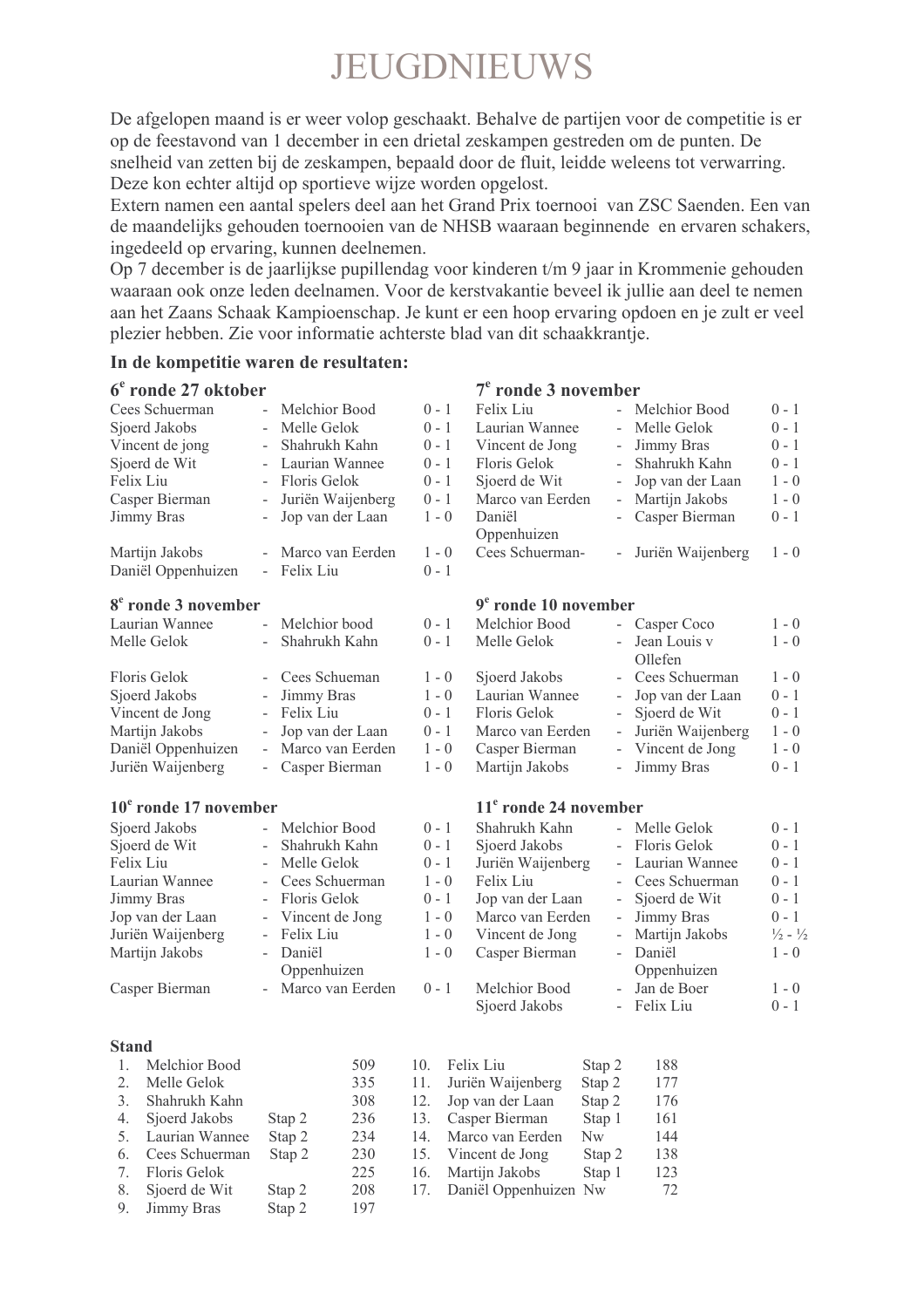# **Verslag**

Met nog 3 ronden te gaan kan er nog van alles gebeuren. Alleen Melchior staat op afstand bovenaan. Behalve een verliespartij tegen Remmert en een remise tegen Peter wist hij al zijn wedstrijden, waaronder 3 tegen senioren, te winnen. Melchior is hierdoor de terechte herfstkampioen geworden. Om de 2<sup>e</sup> plaats staat Melle dankzij zijn overwinning in de laatste ronde op Shahrukh. Hiermede maakte hij zijn eerdere onverwachte nederlaag tegen Shahrukh weer goed. Behalve de nrs. 1 t/m 3 zullen in december nog 3 spelers een prijs winnen; de beste nieuwkomer, de beste stap 1 speler en de beste stap 2 speler. Voor de beste stap 2 speler komen maken Sioerd J., Laurian en Cees de beste kans. Maar de anderen kunnen nog voor een verrassing zorgen, de verschillen zijn klein. Floris valt door zijn voetbal clinic begin van de competitie buiten de prijzen, maar zijn resultaten zijn na een teleurstellende start de laatste weken weer naar verwachting. De prijzen worden uitgereikt op maandag 19 januari.

# Programma komende weken:

|                     | $1^e$ Half uur                         | $2^e$ Half uur          |
|---------------------|----------------------------------------|-------------------------|
| Maandag 08 december | Wedstrijd                              | Les                     |
| Maandag 15 december | Wedstrijd                              | Wedstrijd Laatste Ronde |
| Kerstvakantie       | Geen schaken                           |                         |
| Maandag 5 januari   | Simultaanschaak                        |                         |
| Maandag 12 januari  | 1 <sup>e</sup> Ronde Nieuwe competitie | Les                     |

# **Grand Prix Zaanstad.**

Op zondag 9 november organiseerde ZSC Saende het 3<sup>e</sup> Grand Prix toernooi van Noord-Holland. Er werd gespeeld in 15groepen. Totaal waren er 117 deelnemers. Van onze club deden Melle Gelok, Floris Gelok en Casper Bierman mee. Melle speelde in groep 5 en won een beker met 5 punten uit 7 wedstrijden; de 2<sup>e</sup> plaats in de groep. Floris speelde in groep 8 en werd met 1 punt uit 7 wedstrijden gedeeld laatste. Een ondanks de hoge groep een wat mager resultaat voor iemand met zijn schaakkunde, waarschijnlijk mede veroorzaakt door zijn late seizoenstart. Casper won een beker met zijn 3<sup>e</sup> plaats in groep 15. Hij behaalde 41/2 punt uit 7 wedstrijden. Een prima prestatie. Het was weer een geslaagd toernooi met dank aan ZSC Saende.

# **Zaans Schaak Kampioenschap:**

Op maandag 22 december en dinsdag 23 december 2008 vindt het Zaans Schaak kampioenschap in buurteentrum de Pelikaan plaats. Voor verdere info zie ommezijde.

# **Website**

Voor een wekelijkse update van de stand, uitslagen en het laatste nieuws kun je terecht op onze website: www.schaakclubassendelft.nl. De website wordt elke dinsdag aangepast.

## **Afberichten**

Afberichten kunnen gedaan worden bij: Aad Lansbergen Tel: 075-6871474 of per email a.lansbergen@wxs.nl. Liefst uiterlijk zondags. Indien je afbericht doet krijg je 1/3 van je puntenwaardering! Op 15 december en 5 januari ben ik met vakantie en kun je afbericht doen bij de plaatsvervangend wedstrijdleider: Peter Veenis. Tel: 0643444494 Email peterveenis@gmail.com.

Aad Lansbergen